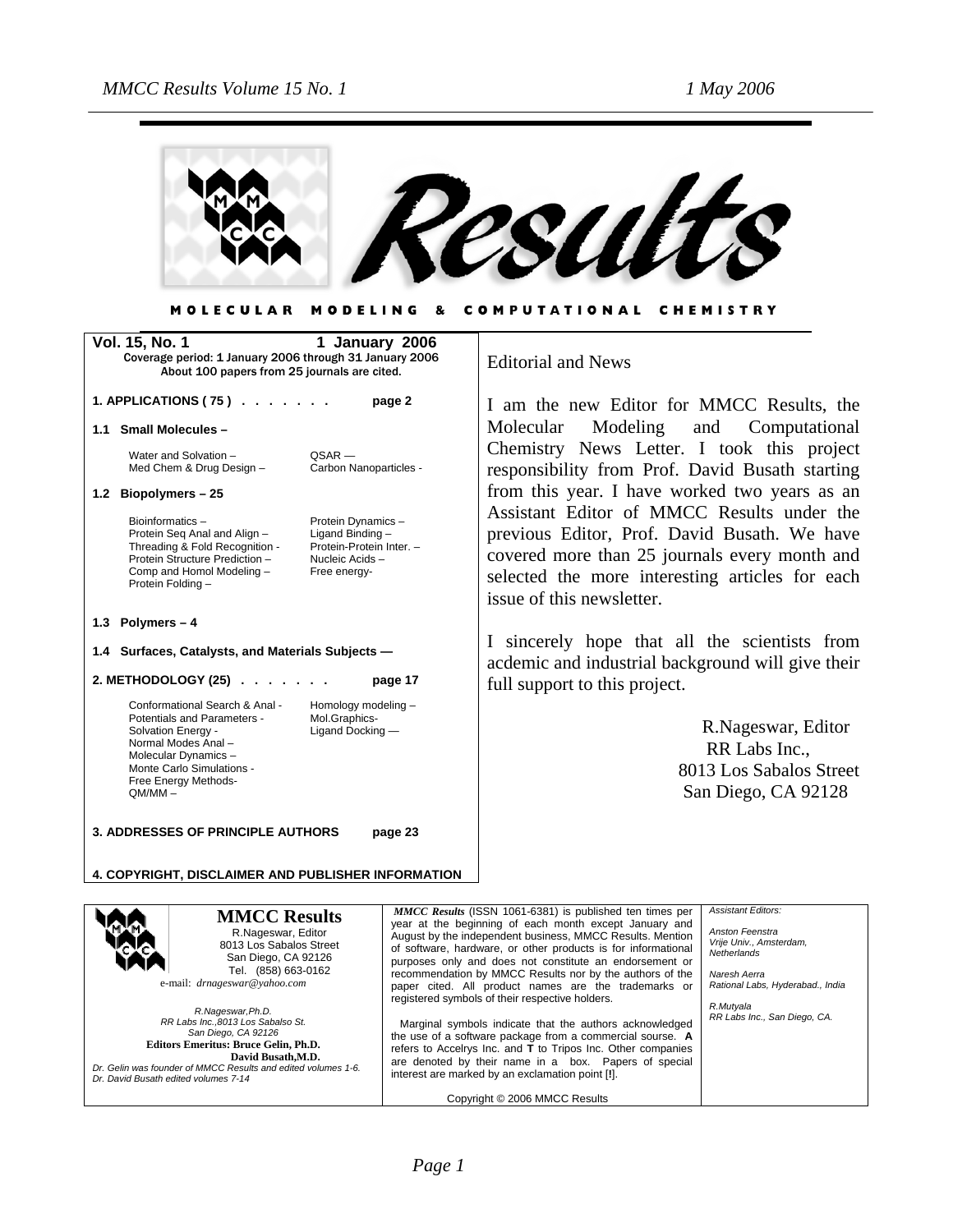# **List of the Journals covered in MMCC Results Newsletter**

| (1) European Journal of Biophysics                                      | (21) Biophysical Journal                                                                                                                                                                     |  |
|-------------------------------------------------------------------------|----------------------------------------------------------------------------------------------------------------------------------------------------------------------------------------------|--|
| (2) European Journal of Medicinal Chemistry                             | (22) Journal of Chemical Information and Modeling                                                                                                                                            |  |
| (3) Molecular Simulation                                                | (23) Journal of Chemical Physics                                                                                                                                                             |  |
| (4) Journal of Molecular Modeling                                       | (24) Trends in Biochemical Sciences                                                                                                                                                          |  |
| (5) Journal of Molecular Graphics & Modeling                            | (25) Journal of Biomolecular Structure and<br>Dynamics<br>(26) Journal of Molecular Biology<br>(27) Biopolymers<br>$(28)$ Protein Engineering & Design<br>(29) Bioinformatics<br>(30) Nature |  |
| (6) Bioorganic & Medicinal Chemistry                                    |                                                                                                                                                                                              |  |
| (7) Current Opinion in Structural Biology                               |                                                                                                                                                                                              |  |
| (8) Current Opinion in Chemical Biology                                 |                                                                                                                                                                                              |  |
| $(9)$ PNAS $(USA)$                                                      |                                                                                                                                                                                              |  |
|                                                                         |                                                                                                                                                                                              |  |
| (10) Journal of Biochemistry                                            |                                                                                                                                                                                              |  |
| (11) Journal of Biophysical Chemistry                                   |                                                                                                                                                                                              |  |
| $(12)$ Journal of Chemical Theory & Computation                         |                                                                                                                                                                                              |  |
| (13) Theoretical Chemistry Accounts: Theory,<br>Computation, & Modeling |                                                                                                                                                                                              |  |
| (14) Journal of Biomolecules                                            |                                                                                                                                                                                              |  |
| (15) Journal of Medicinal Chemistry                                     |                                                                                                                                                                                              |  |
| (16) Journal of American Chemical Society                               |                                                                                                                                                                                              |  |
| (17) Proteins: Structure, Function and<br><b>Bioinformatics</b>         |                                                                                                                                                                                              |  |
| (18) Journal of Computer-Aided Molecular Design                         |                                                                                                                                                                                              |  |
| (19) Journal of Computational Chemistry                                 |                                                                                                                                                                                              |  |
| (20) Journal of Physical Chemistry-B                                    |                                                                                                                                                                                              |  |
|                                                                         |                                                                                                                                                                                              |  |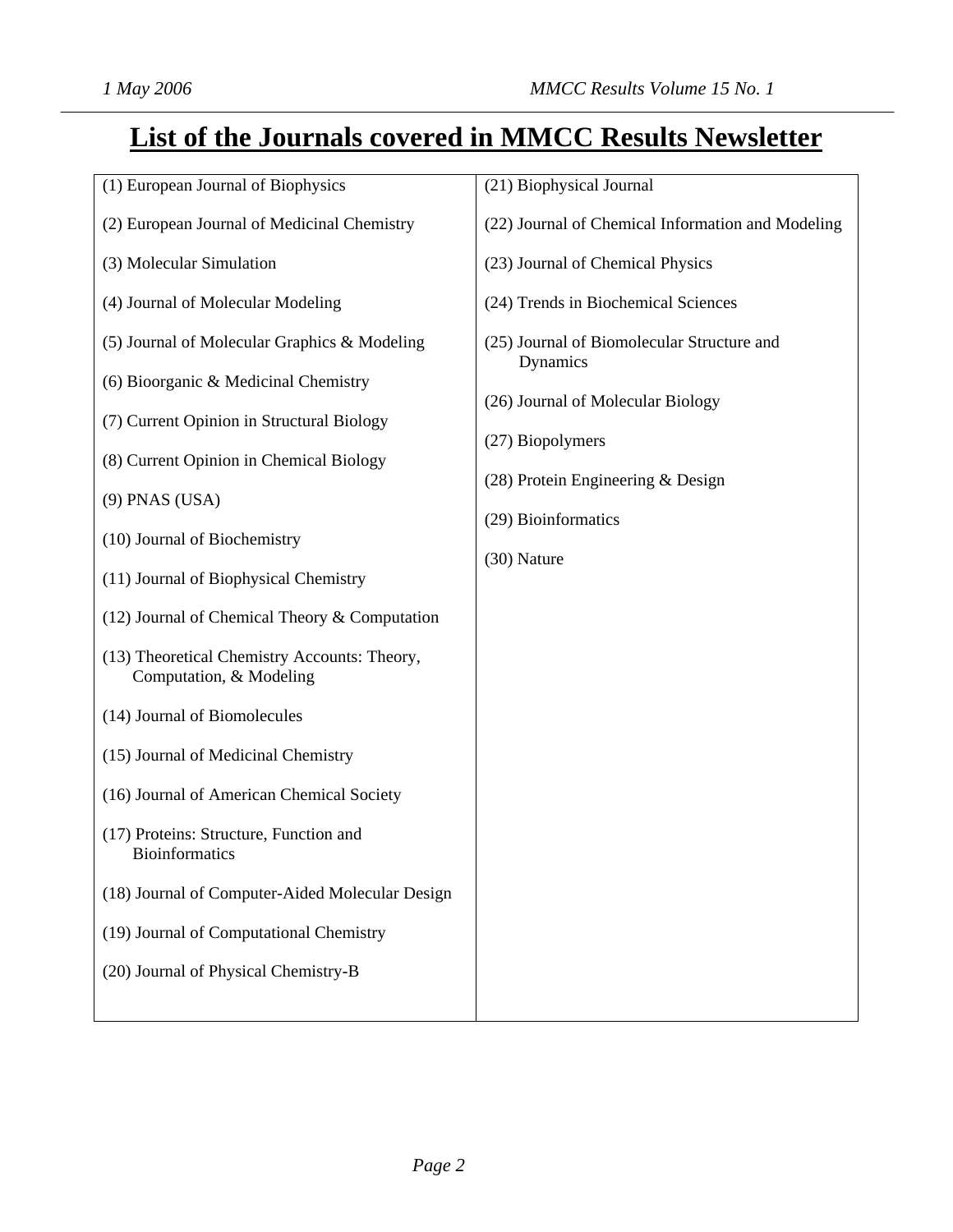Editorial and News

### **1. APPLICATIONS**

### **Small Molecules**

**General and Model Systems** 

**Water and Solvation** 

**Organic Solvents** 

**Medicinal Chemistry and Drug Design** 

**Quantitative Structure-Activity Relations** 

**Host-Guest Systems** 

**Inclusion Compounds** 

**Carbon Adsorbent** 

**Zeolites** 

**Carbon Nanoparticles** 

**Supramolecular Chemistry** 

**Synzyme Catalysis** 

**Explosives** 

**Crystal Growth** 

**Liquid Crystals** 

**Lubricants** 

**Biopolymers** 

**Bioinformatics** 

**Protein Sequence Analysis and Alignment** 

**Protein Secondary Structure**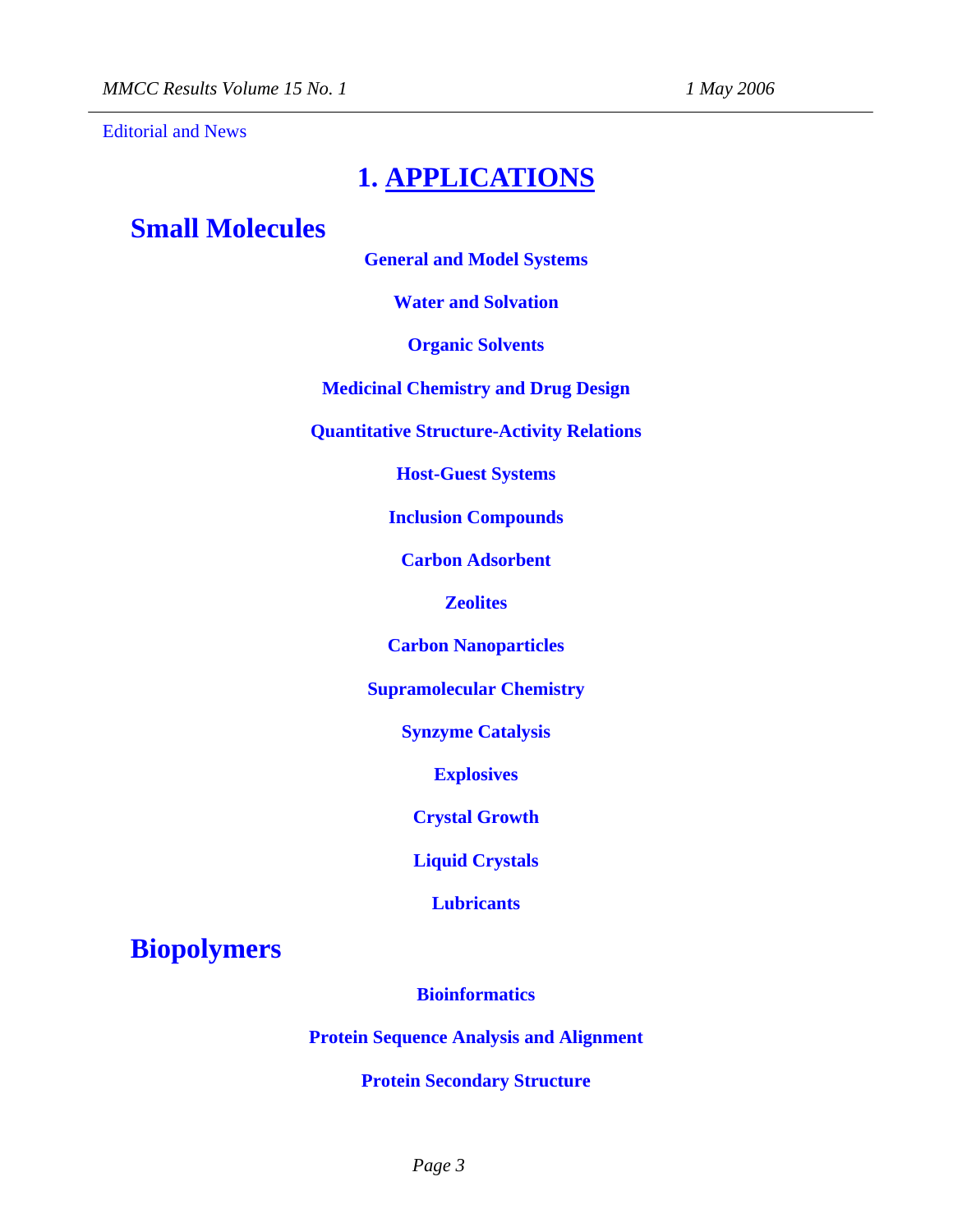#### **Threading and Fold Recognition**

**Protein Structure Prediction** 

**Comparative or Homology Modeling** 

**Protein Side-Chain Conformation Prediction** 

**Peptide Conformational Analysis** 

**Protein Structure Analysis** 

**Protein Engineering** 

**Protein Hydration** 

**Protein Electrostatics and Titration** 

**Protein Dynamics** 

**Free Energy Calculations** 

**Ligand Binding** 

**Enzyme Catalysis** 

**Protein-Protein Interactions** 

**Membrane Proteins and Lipid-Peptide Interactions** 

**Proteins and Surfaces** 

**Protein Design** 

**Protein Folding** 

**Protein-Nucleic Acid Interactions Nucleic Acids** 

**Lipids and Surfactants** 

**Carbohydrates**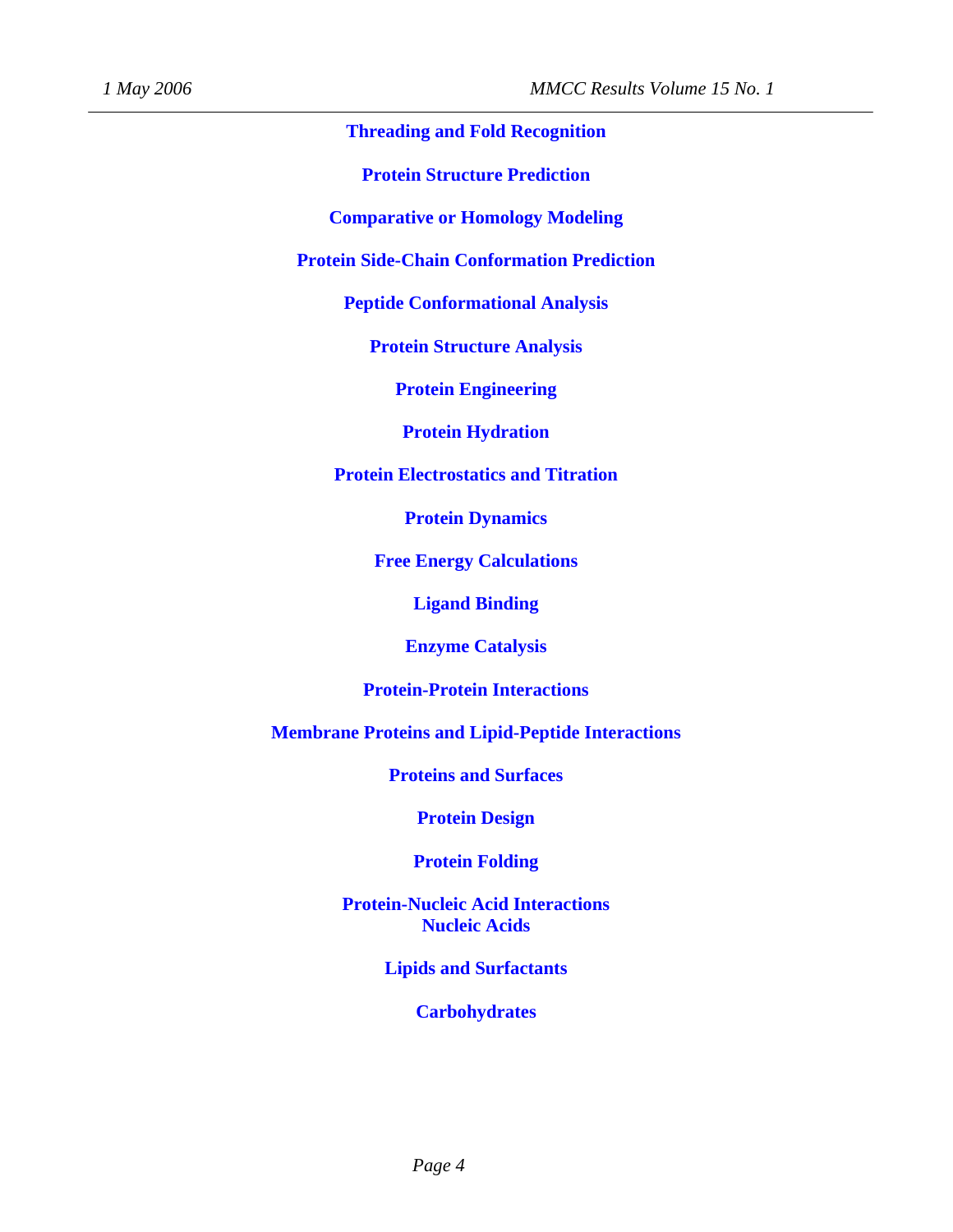# **Polymers Surfaces, Catalysts, and Materials Subjects 2. METHODOLOGY**

**Quantitative Structure-Activity Relations** 

**Conformational Search and Analysis** 

**Structure-Based Focussing** 

**Potentials and Parameters** 

**Solvation Energy** 

**Global Energy Minimization** 

**Normal Modes Analysis** 

**Molecular Dynamics** 

**Monte Carlo** 

**Free Energy Perturbation** 

**QM/MM** 

**Secondary Structure Prediction** 

**Comparative or Homology Modeling** 

**Peptide Conformational Analysis** 

**Side Chain Structure Prediction** 

**Protein Structure Prediction** 

**Threading or Fold Prediction** 

**Surface and Volume Determination** 

**Structural Similarity Analysis** 

**Protein Folding**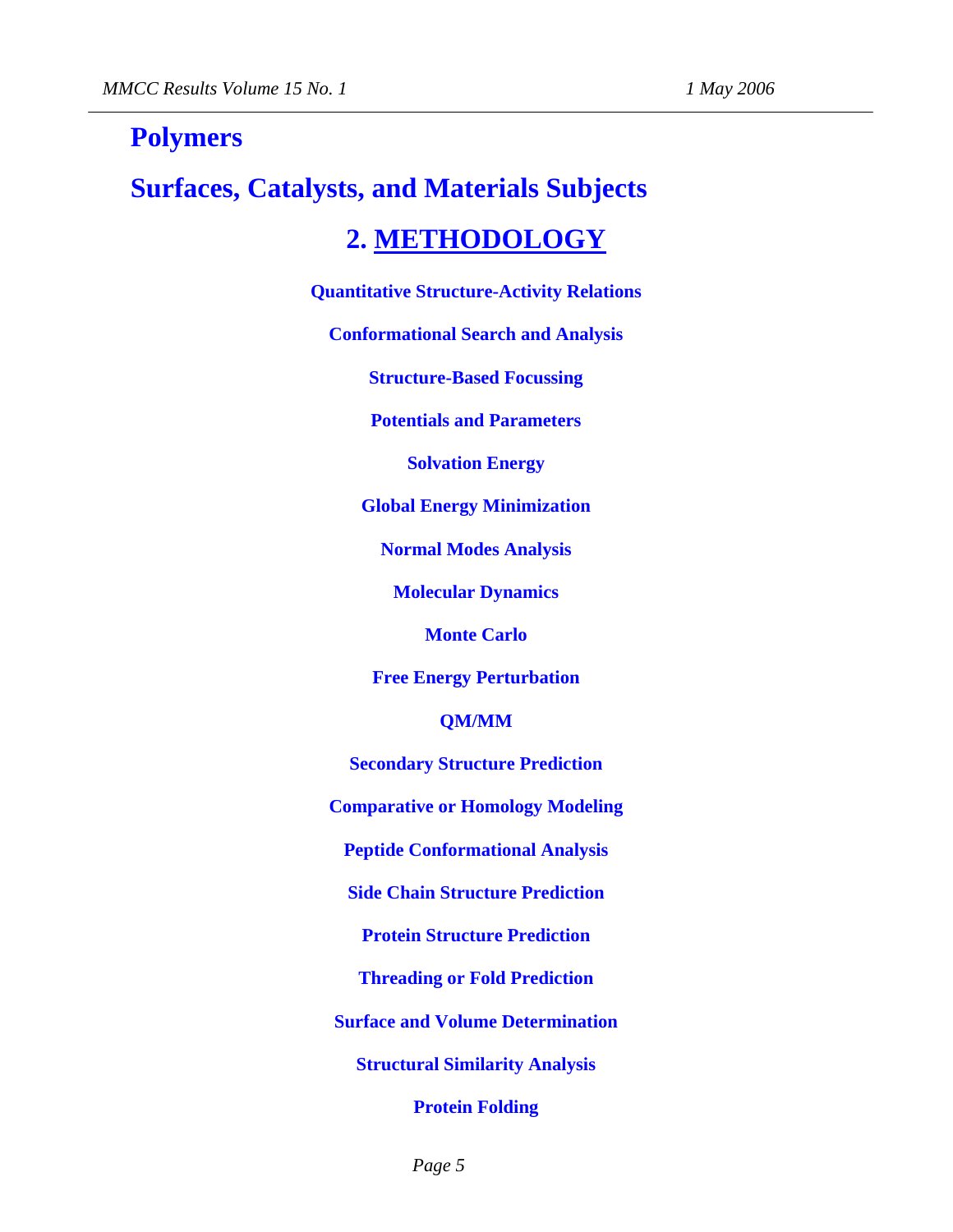#### **Ligand Docking**

#### **Structure Determination**

### **3. JOURNAL REVIEWS**

**Journal of Computational Chemistry 20(11), August, 1999**

**Journal of Computational Chemistry 20(12), September, 1999**

**Bioinformatics 15(5) May, 1999**

**Bioinformatics 15(7) July, 1999**

**Bioinformatics 15(8) August, 1999**

### **4. BOOK REVIEWS**

### **5. SOFTWARE/NETWARE REVIEWS**

### **6. EMPLOYMENT OPPORTUNITIES**

Ads for this section cost \$200 and run for three months unless withdrawn. There is no size limit, but each ad can fully describe only one specific position with additional positions described only in general terms and as a group. Alternative formats will be accommodated within reason. Email or mail your text to the editor by the third Saturday of the month prior to publication (*N.B.*: no issues in August and January).

SYLVIA HONEYCUTT INFO HERE!

## **7. UPCOMING MEETINGS**

#### **8. ADDRESSES OF PRINCIPAL AUTHORS**

The production sites for the corresponding or principal authors are given in brackets in the citations. When not designated by the publisher, the first author is assumed to be the principal. Current addresses are listed here.

Temple F. Smith